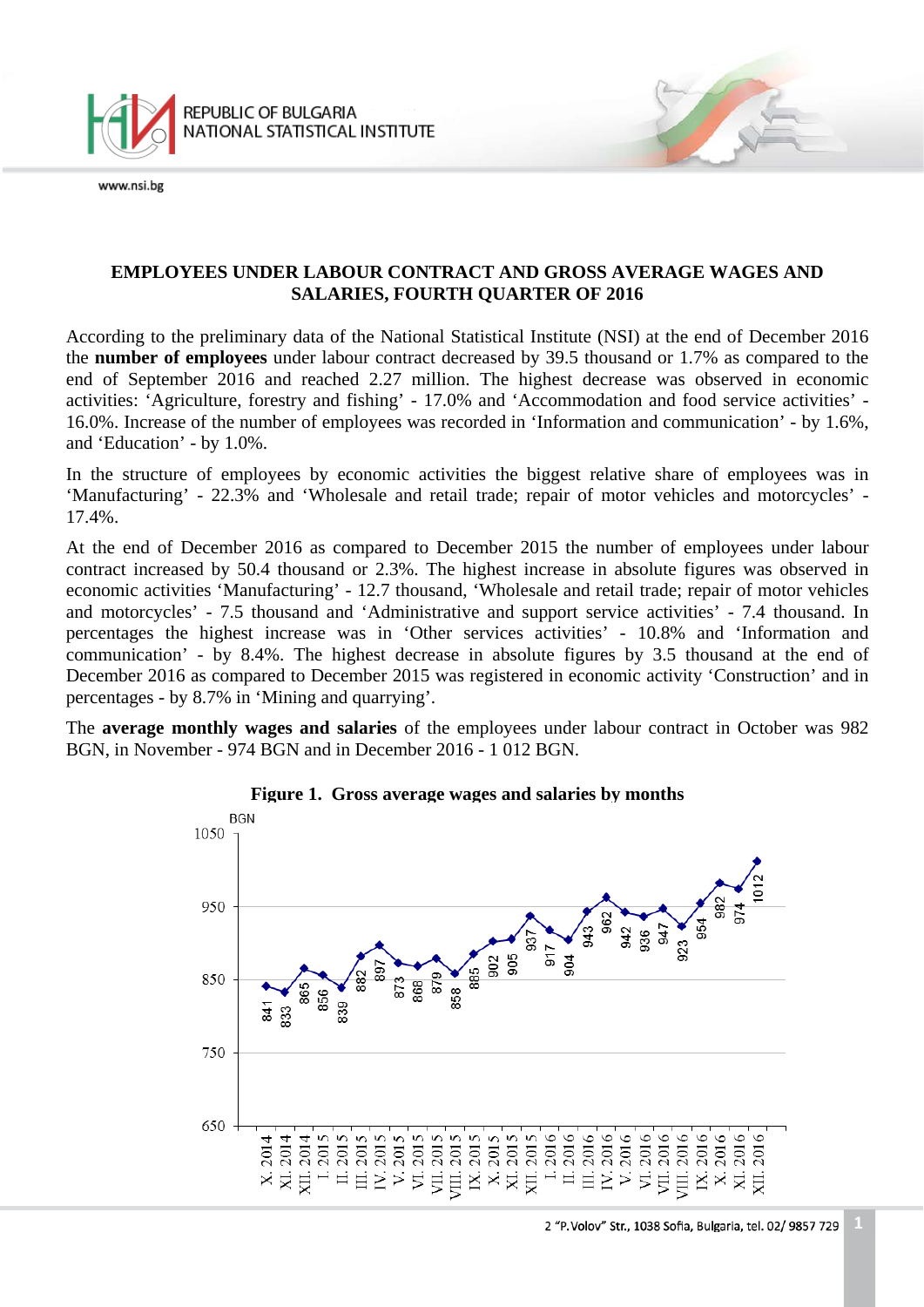

In the fourth quarter of 2016 in comparison with the third quarter of 2016 the average monthly wages and salaries increased by 5.2% getting 990 BGN. The highest increase in wages and salaries was reported in 'Education' - 12.6%, and 'Real estate activities' - 7.3%.

## **Figure 2. Gross average monthly wages and salaries of the employees under labour contract by economic activities (BGN)**



**2** 2 "P. Volov" Str., 1038 Sofia, Bulgaria, tel. 02/ 9857 729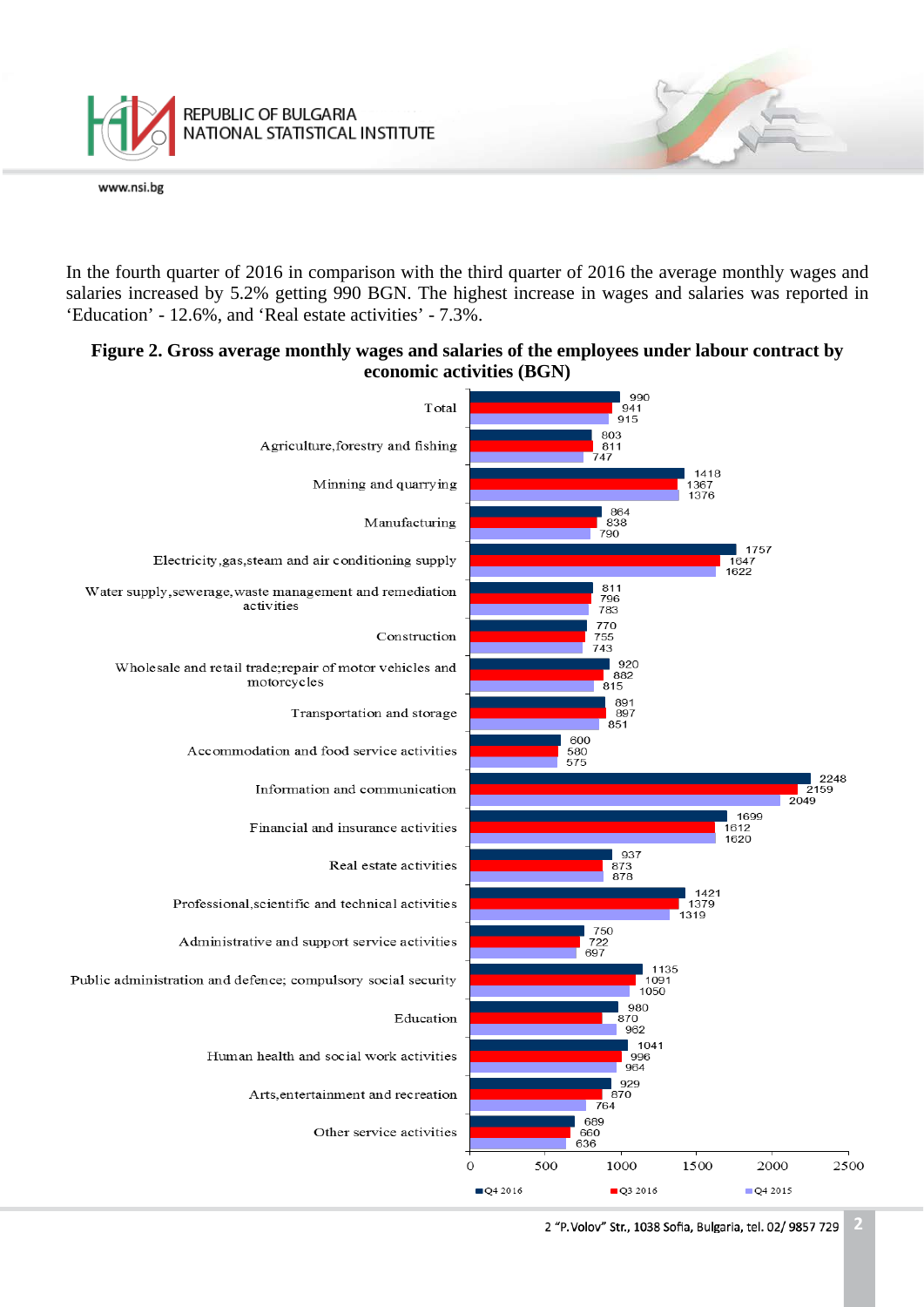

Compared to the fourth quarter of 2015 the average monthly wages and salaries in the fourth quarter of 2016 rose by 8.2%. The highest growth rates were recorded in economic activities: 'Arts, entertainment and recreation' - 21.6%, 'Wholesale and retail trade; repair of motor vehicles and motorcycles' - 12.9%, and 'Information and communication' - 9.7%.

The economic activities with the highest wages and salaries in the fourth quarter of 2016 were:

- 'Information and communication' 2 248 BGN
- 'Electricity, gas, steam and air conditioning supply' 1 757 BGN
- 'Financial and insurance activities' 1 699 BGN.

The lowest wages and salaries were recorded in:

- 'Accommodation and food service activities' 600 BGN
- 'Other services activities' 689 BGN
- 'Administrative and support service activities' 750 BGN.

In comparison with a year earlier the average monthly wages and salaries in public sector grew by 5.1% while in private sector - by 9.4%.



#### **Figure 3. Gross average monthly wages and salaries by kind of ownership**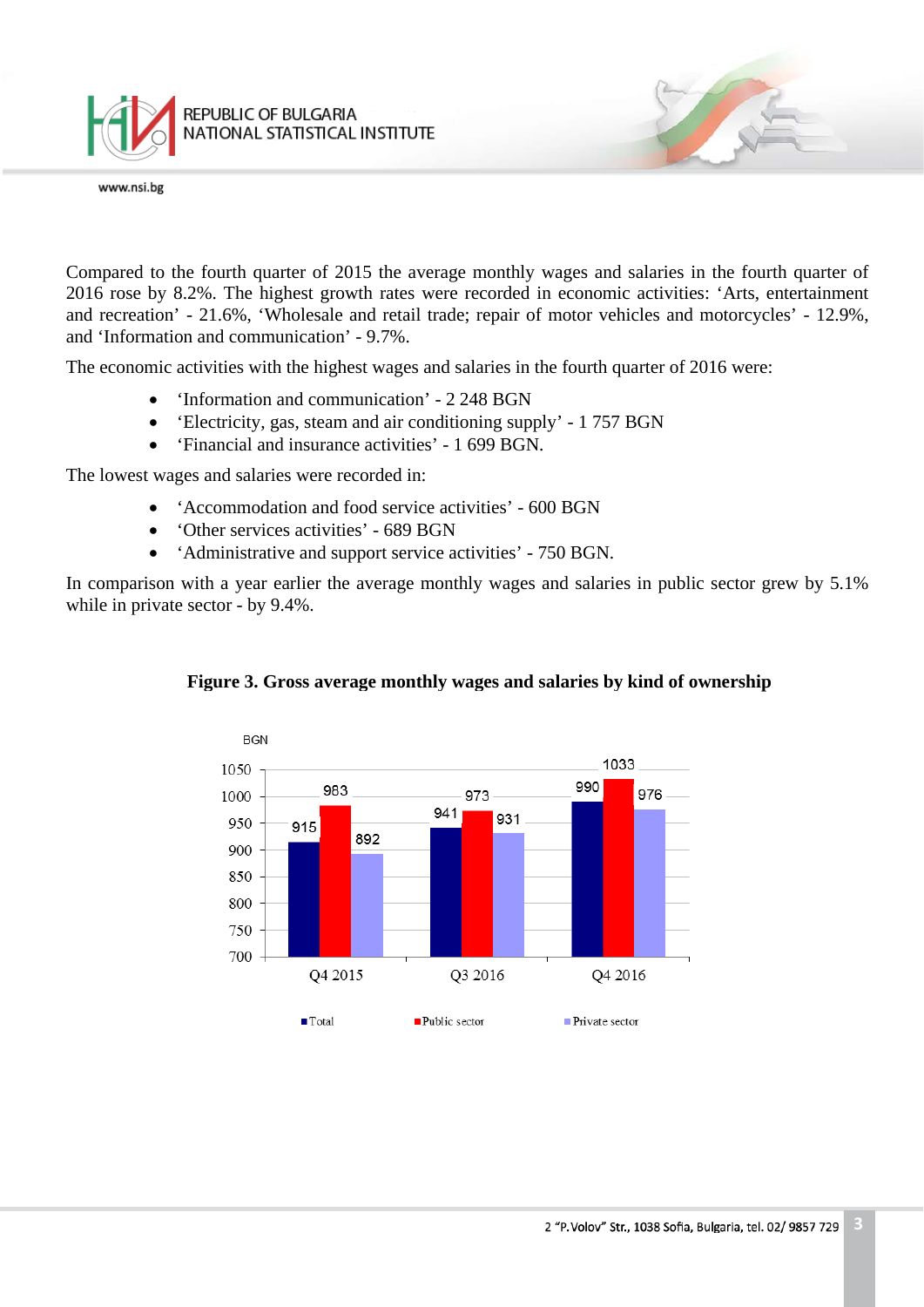

## **Methodological notes**

The source of information is the Quarterly Survey on employees, hours worked, wages and salaries, and other expenditures paid by the employer. It is sample survey which main purpose is to make a study of the current state and dynamics of some main aspects of labour market. The sample used for the survey is a stratified random sample without replacement. Stratification criteria used include: economic activity (NACE rev.2), size of the enterprise (according to the number of employees) and regional breakdown (28 districts, NUTS3).

More methodological information on the quarterly survey and data could be found on the NSI official website:

[http://www.nsi.bg/sites/default/files/files/metadata/Labour\\_Method\\_1.1\\_EN.pdf](http://www.nsi.bg/sites/default/files/files/metadata/Labour_Method_1.1_EN.pdf) <http://www.nsi.bg/en/content/6398/short-term-statistics>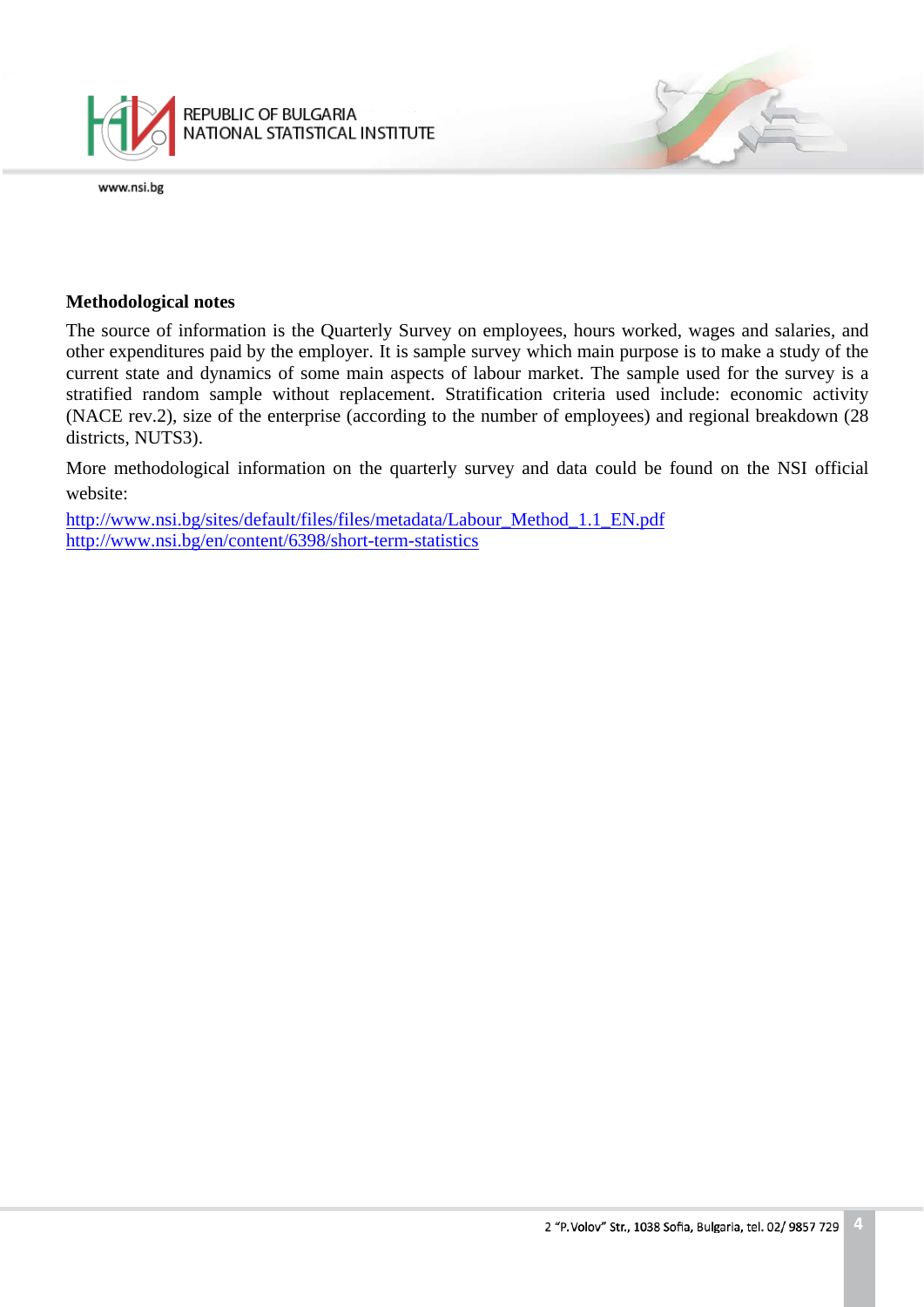

### **Annex**

#### **Table 1**

# **Employees under labour contract at the end of the month by economic activities in 20161**

|                                                               |                |                 | (Number)        |
|---------------------------------------------------------------|----------------|-----------------|-----------------|
| <b>Economic activities</b>                                    | 2016           |                 |                 |
|                                                               | <b>October</b> | <b>November</b> | <b>December</b> |
|                                                               |                |                 |                 |
| <b>Total</b>                                                  | 2287690        | 2287348         | 2271164         |
| Agriculture, forestry and fishing                             | 78539          | 74078           | 67223           |
| Mining and quarrying                                          | 22031          | 21746           | 21331           |
| Manufacturing                                                 | 508660         | 510417          | 507442          |
| Electricity, gas, steam and air conditioning supply           | 29880          | 29877           | 29770           |
| Water supply, sewerage, waste management and remediation      |                |                 |                 |
| activities                                                    | 35025          | 35376           | 35117           |
| Construction                                                  | 122648         | 122846          | 119996          |
| Wholesale and retail trade; repair of motor vehicles and      |                |                 |                 |
| motorcycles                                                   | 397016         | 398453          | 395752          |
| Transportation and storage                                    | 140401         | 140178          | 138665          |
| Accommodation and food service activities                     | 103365         | 101439          | 104314          |
| Information and communication                                 | 82651          | 83449           | 83319           |
| Financial and insurance activities                            | 57717          | 57871           | 57942           |
| Real estate activities                                        | 21883          | 22003           | 21965           |
| Professional, scientific and technical activities             | 79211          | 79697           | 79559           |
| Administrative and support service activities                 | 115359         | 115221          | 114836          |
| Public administration and defence; compulsory social security | 113026         | 112992          | 112770          |
| Education                                                     | 167882         | 168812          | 168121          |
| Human health and social work activities                       | 141549         | 141947          | 141716          |
| Arts, entertainment and recreation                            | 33487          | 33430           | 33960           |
| Other service activities                                      | 37360          | 37516           | 37366           |

<sup>1</sup> Preliminary data.